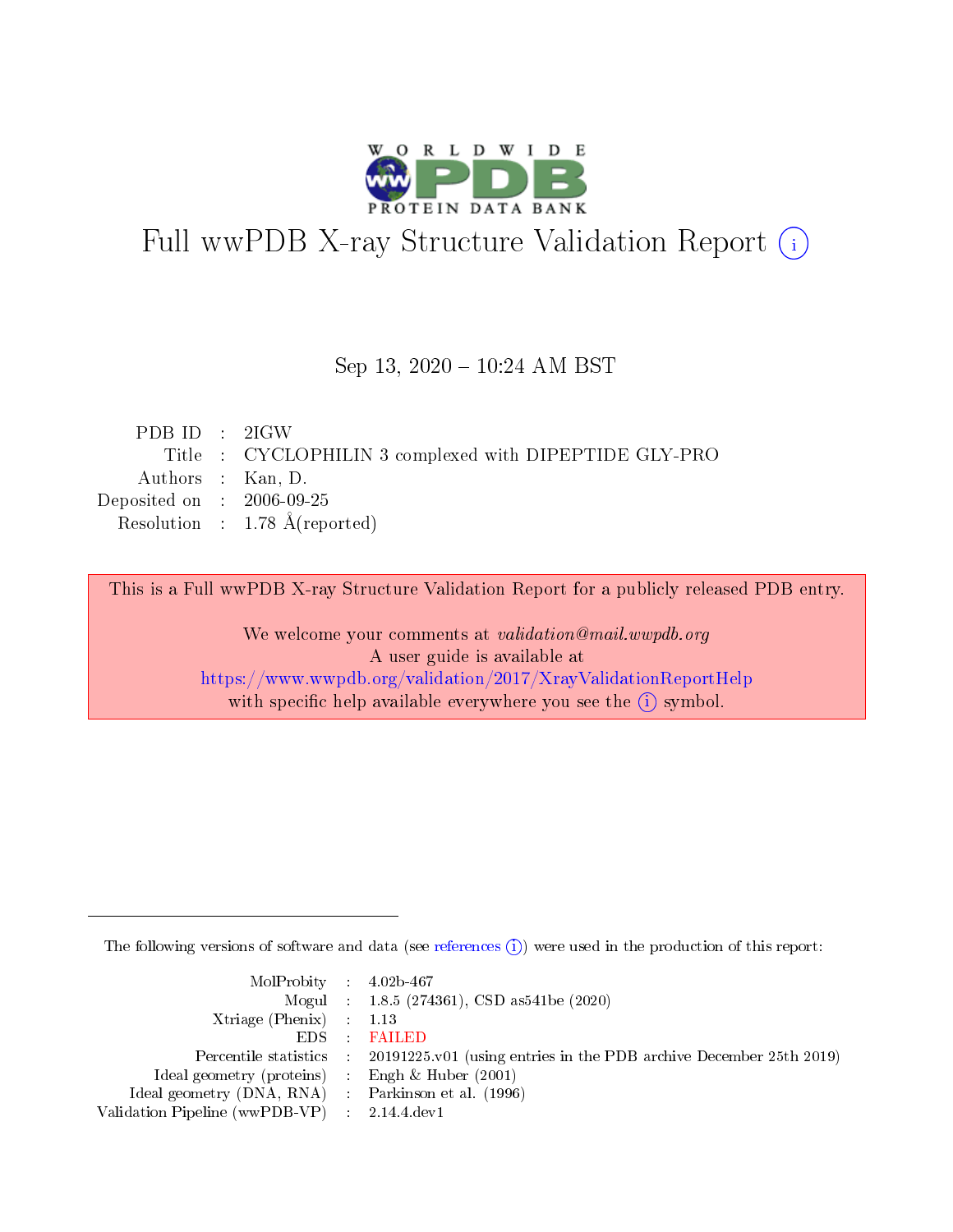# 1 [O](https://www.wwpdb.org/validation/2017/XrayValidationReportHelp#overall_quality)verall quality at a glance  $(i)$

The following experimental techniques were used to determine the structure: X-RAY DIFFRACTION

The reported resolution of this entry is 1.78 Å.

Percentile scores (ranging between 0-100) for global validation metrics of the entry are shown in the following graphic. The table shows the number of entries on which the scores are based.

| Metric     |                                                                      | <b>Percentile Ranks</b>                                                | Value |
|------------|----------------------------------------------------------------------|------------------------------------------------------------------------|-------|
| Clashscore |                                                                      |                                                                        |       |
|            | Worse                                                                | <b>Better</b>                                                          |       |
|            | Percentile relative to all X-ray structures                          |                                                                        |       |
|            | $\Box$ Percentile relative to X-ray structures of similar resolution |                                                                        |       |
| Metric     | Whole archive                                                        | Similar resolution                                                     |       |
|            | $\#\text{Entries}$ )                                                 | $(\#\text{Entries},\,\text{resolution}\,\,\text{range}(\textup{\AA}))$ |       |

Clashscore 141614 10184 (1.80-1.76)

The table below summarises the geometric issues observed across the polymeric chains and their fit to the electron density. The red, orange, yellow and green segments on the lower bar indicate the fraction of residues that contain outliers for  $\geq =3$ , 2, 1 and 0 types of geometric quality criteria respectively. A grey segment represents the fraction of residues that are not modelled. The numeric value for each fraction is indicated below the corresponding segment, with a dot representing fractions  $\leq=5\%$ 

Note EDS failed to run properly.

| Mol | Chain | Length | Quality of chain |     |  |
|-----|-------|--------|------------------|-----|--|
|     |       | ר ד    | 88%              | 12% |  |

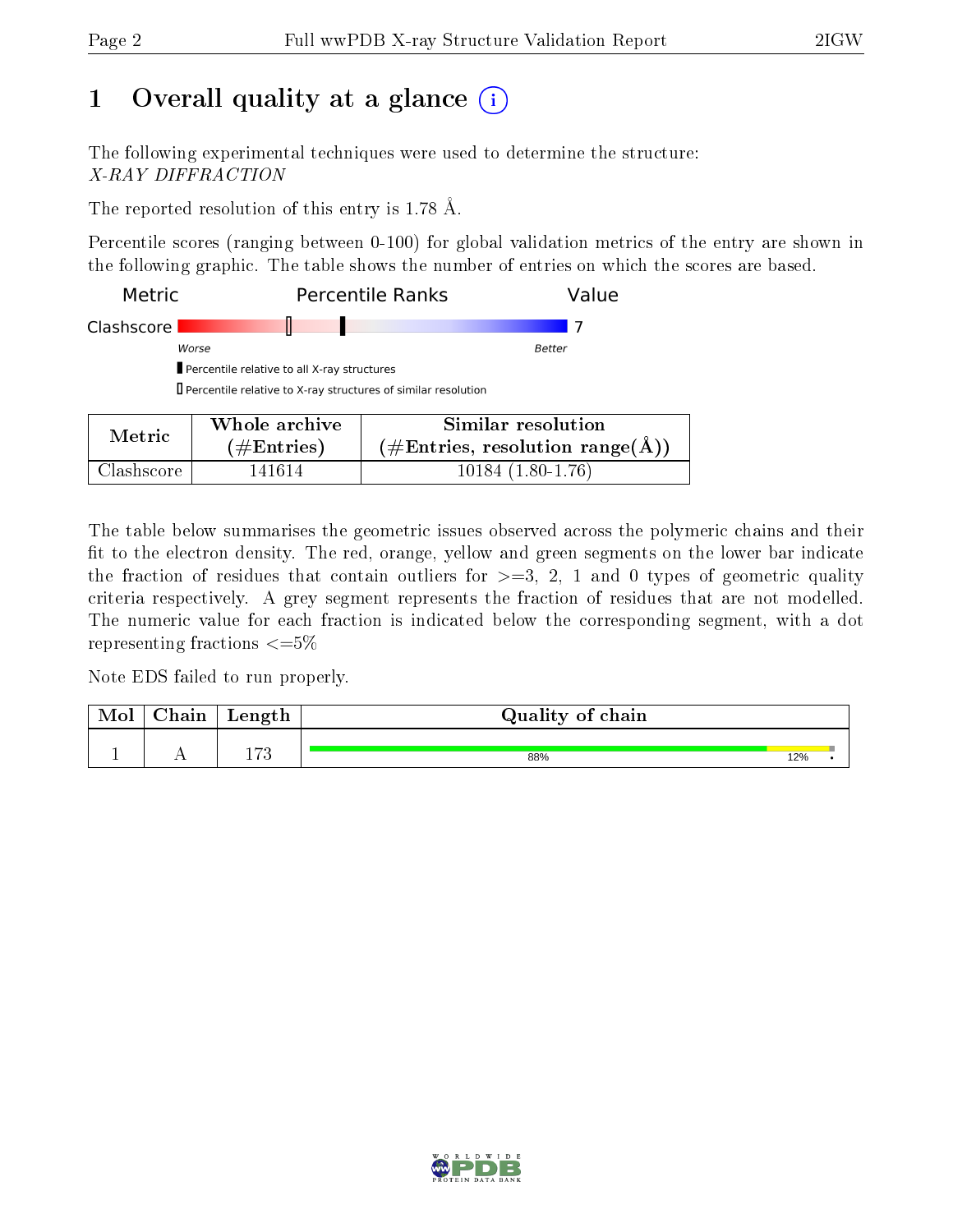# 2 Entry composition (i)

There are 4 unique types of molecules in this entry. The entry contains 1450 atoms, of which 0 are hydrogens and 0 are deuteriums.

In the tables below, the ZeroOcc column contains the number of atoms modelled with zero occupancy, the AltConf column contains the number of residues with at least one atom in alternate conformation and the Trace column contains the number of residues modelled with at most 2 atoms.

Molecule 1 is a protein called Peptidyl-prolyl cis-trans isomerase 3.

| Mol | $^\circ$ hain | $\,$ Residues $\,$ | Atoms          |      |     | $ZeroOcc$   AltConf   Trace |  |  |  |
|-----|---------------|--------------------|----------------|------|-----|-----------------------------|--|--|--|
|     |               | 179                | $_{\rm Total}$ |      |     |                             |  |  |  |
|     |               | 1 I 4              |                | 820. | 231 | 243                         |  |  |  |

• Molecule 2 is GLYCINE (three-letter code: GLY) (formula:  $C_2H_5NO_2$ ).



|  | Mol   Chain   Residues | A toms      |  |  |  | ZeroOcc   AltConf |
|--|------------------------|-------------|--|--|--|-------------------|
|  |                        | Total C N O |  |  |  |                   |

• Molecule 3 is PROLINE (three-letter code: PRO) (formula:  $C_5H_9NO_2$ ).

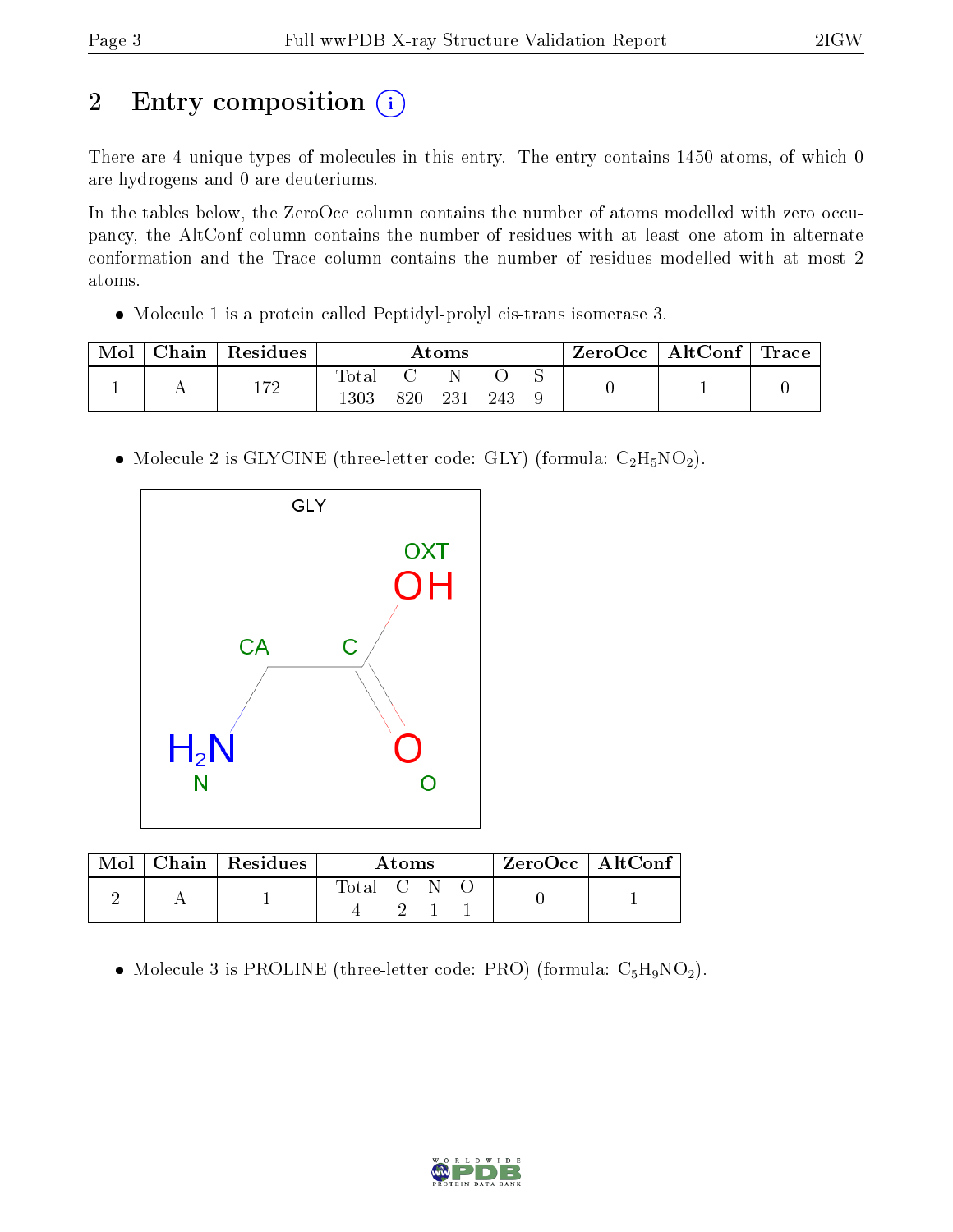

|  | $\text{Mol}$   Chain   Residues | Atoms                    |       |  | ZeroOcc   AltConf |  |
|--|---------------------------------|--------------------------|-------|--|-------------------|--|
|  |                                 | Total C $\overline{N}$ O |       |  |                   |  |
|  |                                 |                          | $5 -$ |  |                   |  |

 $\bullet\,$  Molecule 4 is water.

| Mol | $\mid$ Chain $\mid$ Residues | Atoms               | $\mid$ ZeroOcc $\mid$ AltConf $\mid$ |  |
|-----|------------------------------|---------------------|--------------------------------------|--|
|     | 135                          | Total<br>135<br>135 |                                      |  |

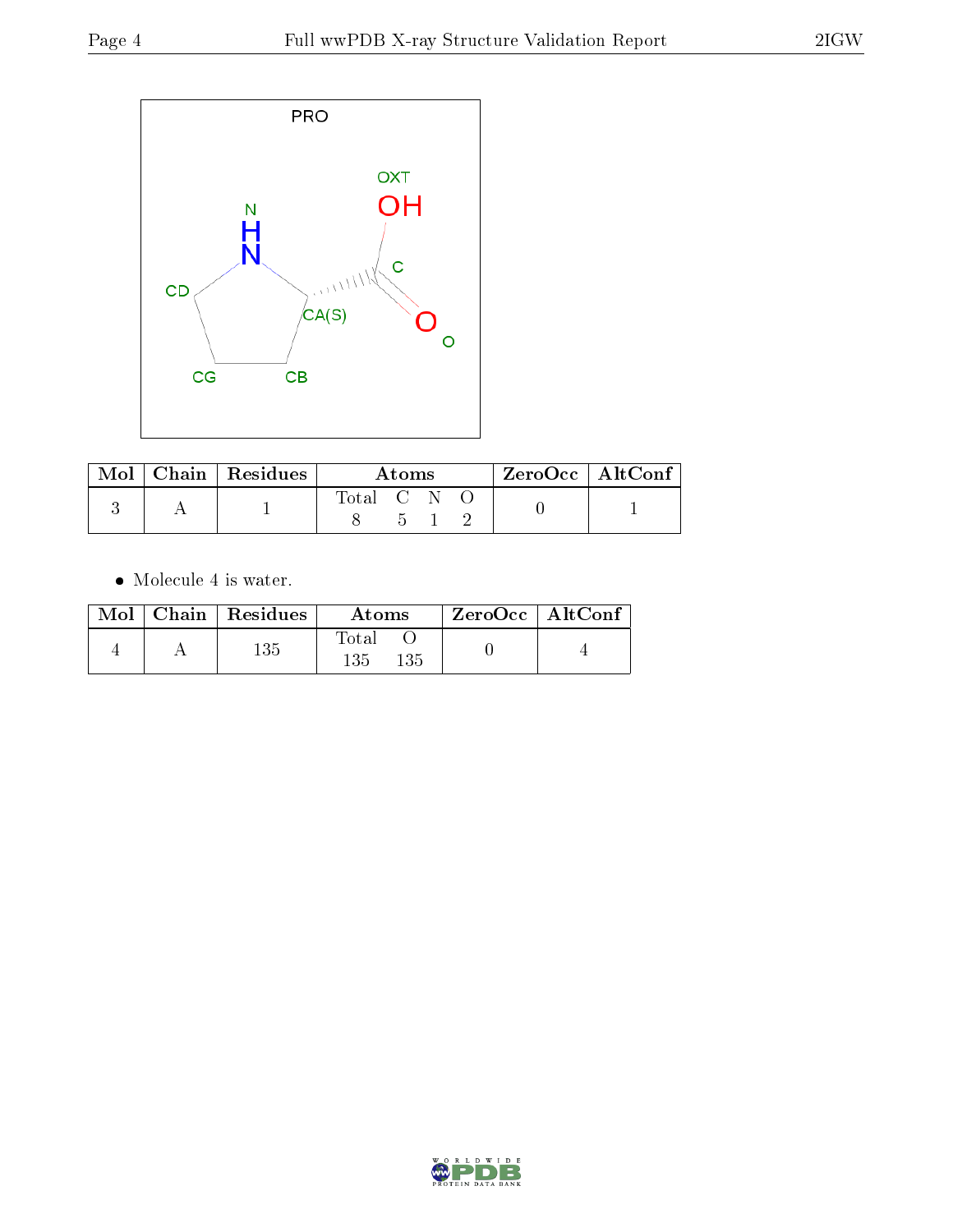# 3 Residue-property plots (i)

These plots are drawn for all protein, RNA, DNA and oligosaccharide chains in the entry. The first graphic for a chain summarises the proportions of the various outlier classes displayed in the second graphic. The second graphic shows the sequence view annotated by issues in geometry. Residues are color-coded according to the number of geometric quality criteria for which they contain at least one outlier: green  $= 0$ , yellow  $= 1$ , orange  $= 2$  and red  $= 3$  or more. Stretches of 2 or more consecutive residues without any outlier are shown as a green connector. Residues present in the sample, but not in the model, are shown in grey.

Note EDS failed to run properly.

• Molecule 1: Peptidyl-prolyl cis-trans isomerase 3



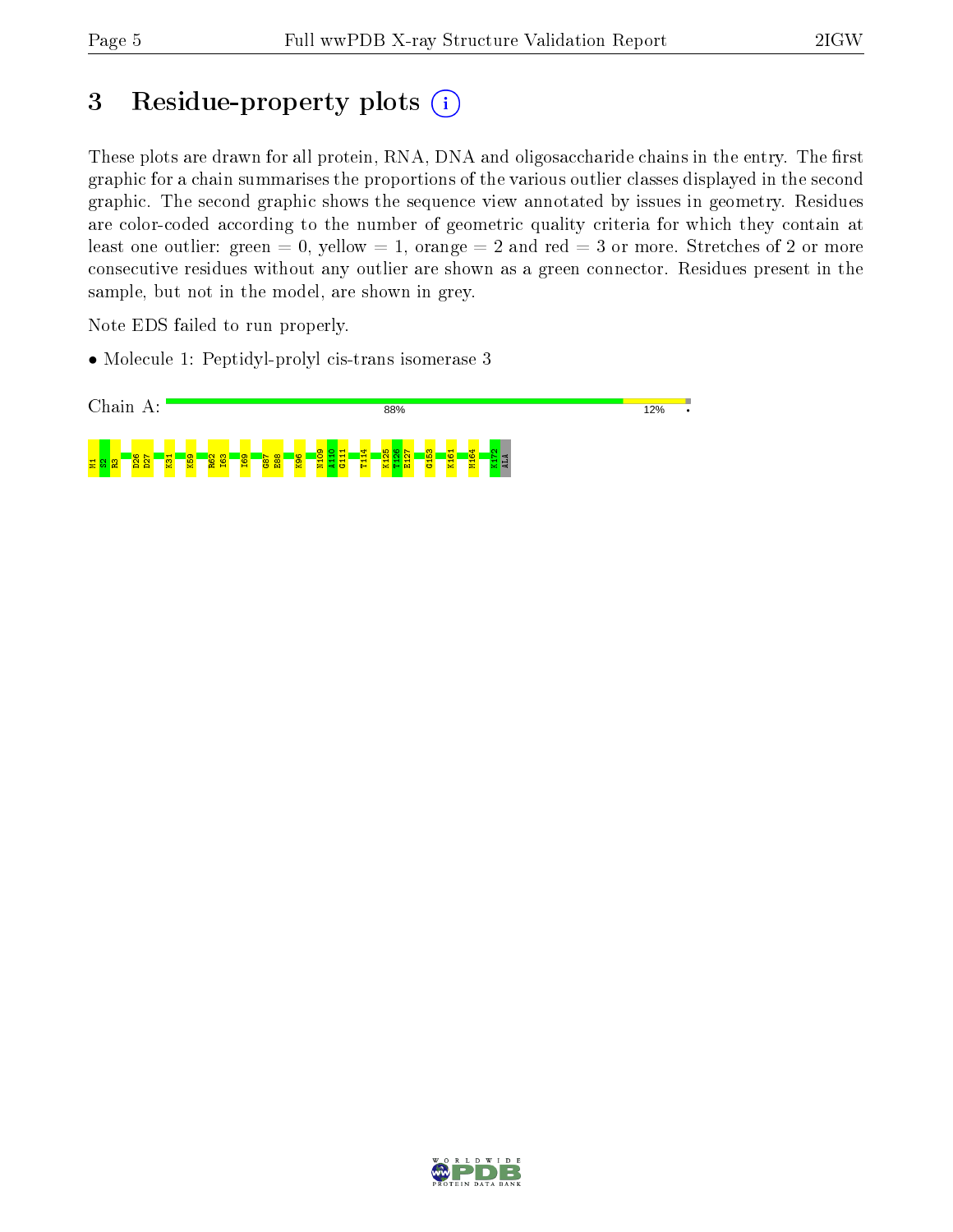# 4 Data and refinement statistics (i)

| Property                               | Value                                                  | Source    |
|----------------------------------------|--------------------------------------------------------|-----------|
| Space group                            | P 41 21 2                                              | Depositor |
| Cell constants                         | $62.72\text{\AA}$ $62.72\text{\AA}$ $122.76\text{\AA}$ | Depositor |
| a, b, c, $\alpha$ , $\beta$ , $\gamma$ | $90.00^{\circ}$ $90.00^{\circ}$<br>$90.00^\circ$       |           |
| Resolution $(A)$                       | $35.95 - 1.78$                                         | Depositor |
| % Data completeness                    | $92.6$ $(35.95-1.78)$                                  | Depositor |
| (in resolution range)                  |                                                        |           |
| $\mathrm{R}_{merge}$                   | 0.12                                                   | Depositor |
| $\mathrm{R}_{sym}$                     | (Not available)                                        | Depositor |
| $\langle I/\sigma(I) \rangle^{-1}$     | 1.30 (at $1.78\text{\AA}$ )                            | Xtriage   |
| Refinement program                     | SHELXL-97                                              | Depositor |
| $R, R_{free}$                          | 0.225<br>0.264                                         | Depositor |
| Wilson B-factor $(A^2)$                | 25.5                                                   | Xtriage   |
| Anisotropy                             | 0.408                                                  | Xtriage   |
| L-test for twinning <sup>2</sup>       | $< L >$ = 0.49, $\overline{< L^2>}$ = 0.33             | Xtriage   |
| Estimated twinning fraction            | $\overline{\text{No}}$ twinning to report.             | Xtriage   |
| Total number of atoms                  | 1450                                                   | wwPDB-VP  |
| Average B, all atoms $(A^2)$           | 30.0                                                   | wwPDB-VP  |

EDS failed to run properly - this section is therefore incomplete.

Xtriage's analysis on translational NCS is as follows: The largest off-origin peak in the Patterson function is 5.78% of the height of the origin peak. No significant pseudotranslation is detected.

<sup>&</sup>lt;sup>2</sup>Theoretical values of  $\langle |L| \rangle, \langle L^2 \rangle$  for acentric reflections are 0.5, 0.333 respectively for untwinned datasets, and 0.375, 0.2 for perfectly twinned datasets.



<span id="page-5-1"></span><span id="page-5-0"></span><sup>1</sup> Intensities estimated from amplitudes.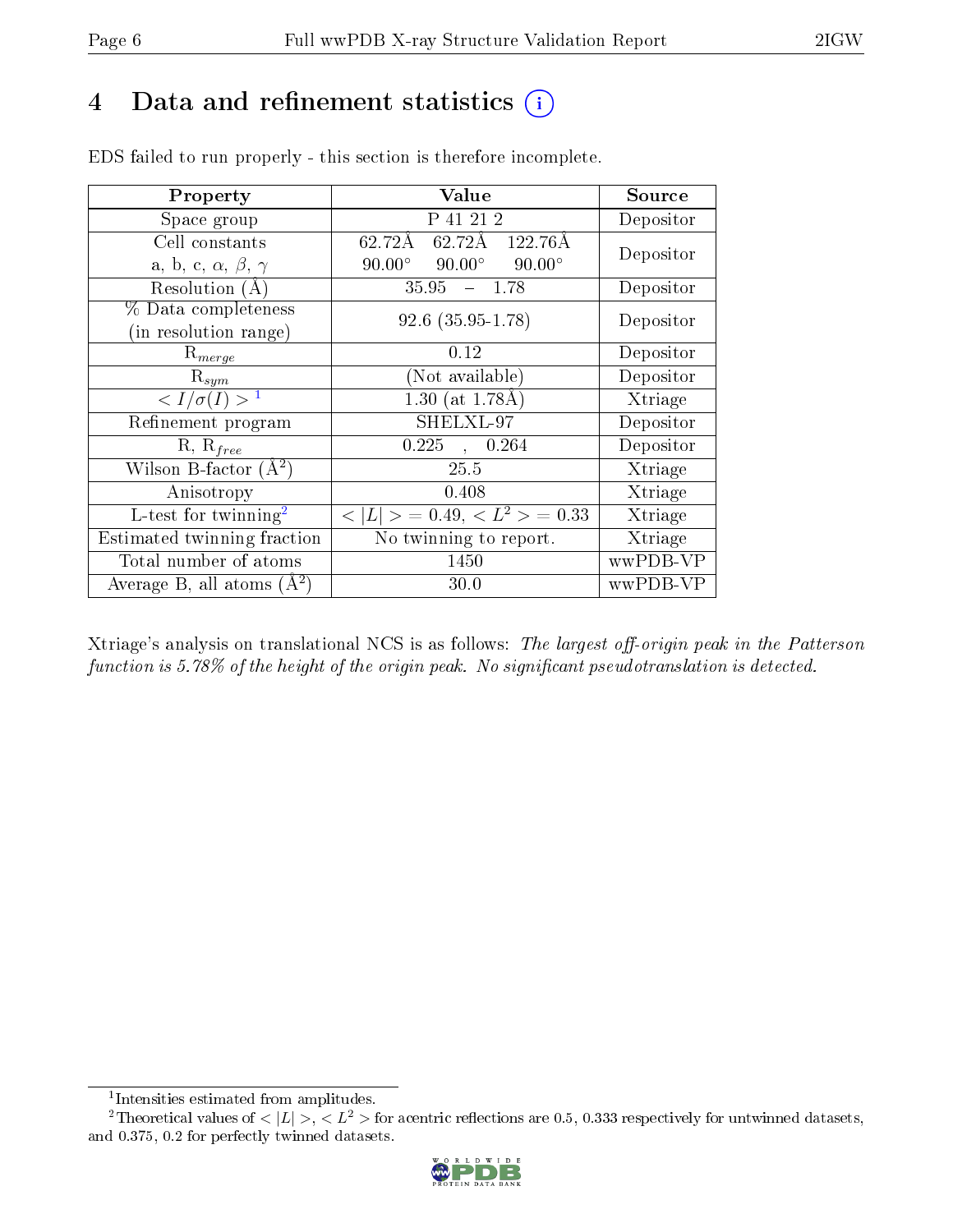# 5 Model quality  $(i)$

## 5.1 Standard geometry  $\overline{()}$

The Z score for a bond length (or angle) is the number of standard deviations the observed value is removed from the expected value. A bond length (or angle) with  $|Z| > 5$  is considered an outlier worth inspection. RMSZ is the root-mean-square of all Z scores of the bond lengths (or angles).

| Mol |       |      | Bond lengths                     |          | Bond angles     |
|-----|-------|------|----------------------------------|----------|-----------------|
|     | Chain |      | RMSZ $\mid \#  Z  > 5 \mid$ RMSZ |          | $\# Z  > 5$     |
|     |       | 0.38 | 0/1333                           | $1.00\,$ | $3/1786(0.2\%)$ |

There are no bond length outliers.

All (3) bond angle outliers are listed below:

| Mol | Chain | $\operatorname{Res}% \left( \mathcal{N}\right) \equiv\operatorname{Res}(\mathcal{N}_{0})\left( \mathcal{N}_{0}\right) ^{2}$ | Type          | Atoms                               |       | Observed $\binom{o}{c}$ | Ideal $({}^o)$ |
|-----|-------|-----------------------------------------------------------------------------------------------------------------------------|---------------|-------------------------------------|-------|-------------------------|----------------|
|     |       | 62[A]                                                                                                                       | ${\rm ARG}^-$ | $NE- CZ-NH2$   $-6.07$              |       | 117.27                  | 120.30         |
|     |       | 62 B                                                                                                                        | ARG           | $NE{\text -}CZ{\text -}NH2$   -6.07 |       | 117.27                  | 120.30         |
|     |       |                                                                                                                             | ARG           | $NE$ -CZ-NH2 $ $                    | -5.63 | 117.49                  | 120.30         |

There are no chirality outliers.

There are no planarity outliers.

## 5.2 Too-close contacts  $(i)$

In the following table, the Non-H and H(model) columns list the number of non-hydrogen atoms and hydrogen atoms in the chain respectively. The H(added) column lists the number of hydrogen atoms added and optimized by MolProbity. The Clashes column lists the number of clashes within the asymmetric unit, whereas Symm-Clashes lists symmetry related clashes.

|  |      |      | Mol   Chain   Non-H   H(model)   H(added)   Clashes   Symm-Clashes |
|--|------|------|--------------------------------------------------------------------|
|  | 1303 | 1295 |                                                                    |
|  |      |      |                                                                    |
|  |      |      |                                                                    |
|  | 135  |      |                                                                    |
|  | 1450 | 1304 |                                                                    |

The all-atom clashscore is defined as the number of clashes found per 1000 atoms (including hydrogen atoms). The all-atom clashscore for this structure is 7.

All (18) close contacts within the same asymmetric unit are listed below, sorted by their clash magnitude.

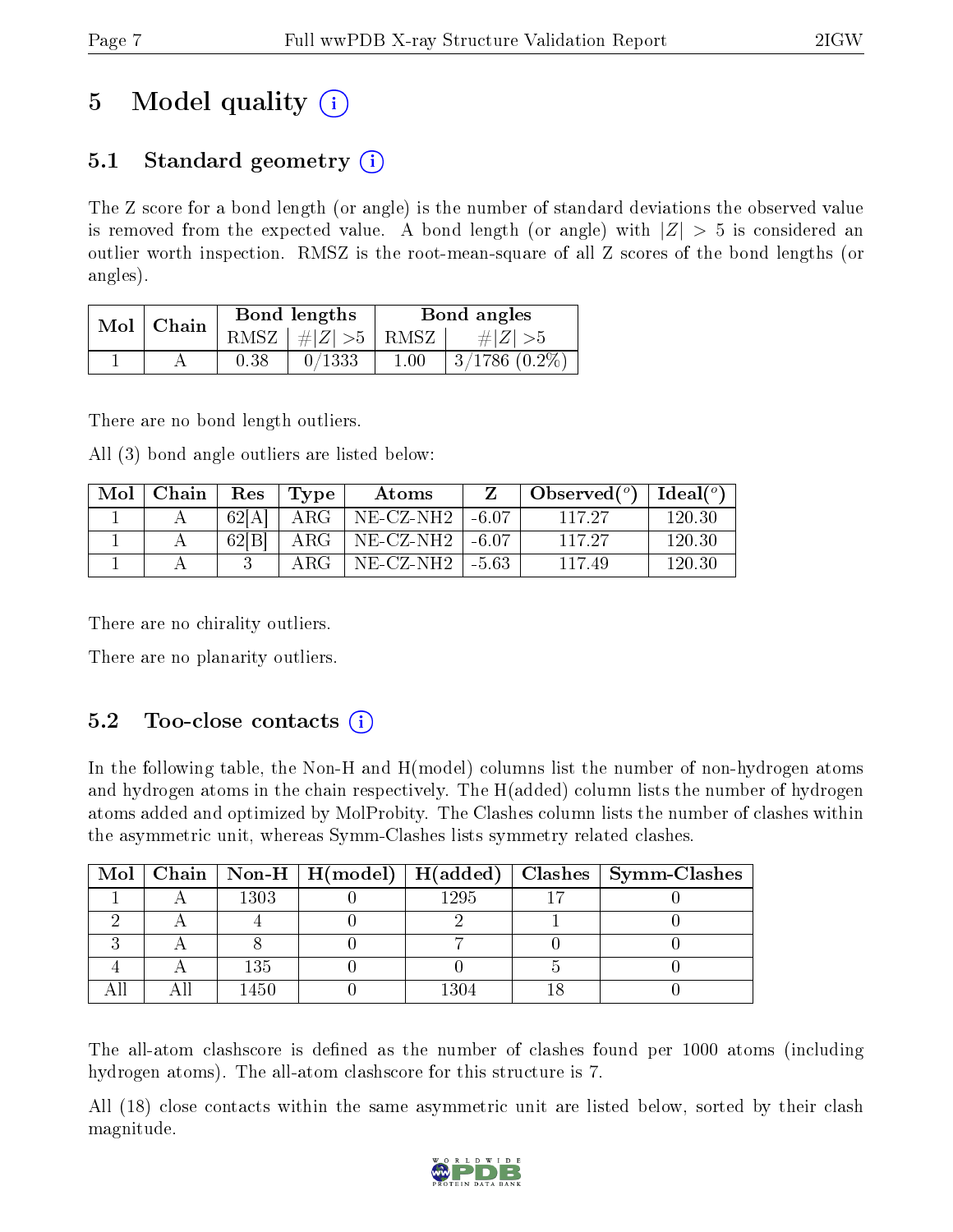| Atom-1                           | Atom-2              | Interatomic    | Clash           |  |
|----------------------------------|---------------------|----------------|-----------------|--|
|                                  |                     | distance $(A)$ | overlap $(\AA)$ |  |
| 1: A: 1: MET: N                  | 1:A:27:ASP:HB3      | 2.04           | 0.70            |  |
| 1: A: 125: LYS: HE3              | 1: A:127: GLU:HB3   | 1.85           | 0.59            |  |
| 1: A:87: GLY:O                   | 1:A:88:GLU:HB3      | 2.04           | 0.58            |  |
| 1:A:109:ASN:HD22                 | 1: A:111: GLY: H    | 1.52           | 0.57            |  |
| 1: A:1: MET:H3                   | 1:A:27:ASP:HB3      | 1.69           | 0.56            |  |
| 1: A: 1: MET:H2                  | 1:A:27:ASP:HB3      | 1.70           | 0.54            |  |
| 1: A:59: LYS: HG2                | 1: A: 164: MET: HG2 | 1.92           | 0.52            |  |
| 1: A:63: ILE: H <sub>G22</sub>   | 1:A:153:GLY:HA3     | 1.90           | 0.52            |  |
| 1: A:96: LYS:HG3                 | 4:A:220:HOH:O       | 2.10           | 0.51            |  |
| 1:A:161:LYS:HA                   | 4:A:264:HOH:O       | 2.10           | 0.51            |  |
| 1: A:96: LYS: HB2                | 4:A:220:HOH:O       | 2.13           | 0.48            |  |
| 1:A:31:LYS:HD3                   | 4:A:280:HOH:O       | 2.15           | 0.45            |  |
| 1: A:26:ASP:N                    | 1: A:26: ASP:OD1    | 2.49           | 0.45            |  |
| 2:A:201[A]:GLY:N                 | 4: A:208:HOH:O      | 2.50           | 0.45            |  |
| 1: A:109: ASN:HB2                | 1: A:114:THR:OG1    | 2.18           | 0.43            |  |
| $1: A: 109: ASN: \overline{ND2}$ | 1: A:111: GLY: H    | 2.17           | 0.40            |  |
| 1: A:63: ILE: HG23               | 1: A:69: ILE: HG22  | 2.03           | 0.40            |  |
| 1: A: 1: MET: N                  | 1:A:27:ASP:CB       | 2.79           | 0.40            |  |

There are no symmetry-related clashes.

#### 5.3 Torsion angles (i)

#### 5.3.1 Protein backbone (i)

There are no protein backbone outliers to report in this entry.

#### 5.3.2 Protein sidechains (i)

There are no protein residues with a non-rotameric sidechain to report in this entry.

#### 5.3.3 RNA [O](https://www.wwpdb.org/validation/2017/XrayValidationReportHelp#rna)i

There are no RNA molecules in this entry.

#### 5.4 Non-standard residues in protein, DNA, RNA chains (i)

There are no non-standard protein/DNA/RNA residues in this entry.

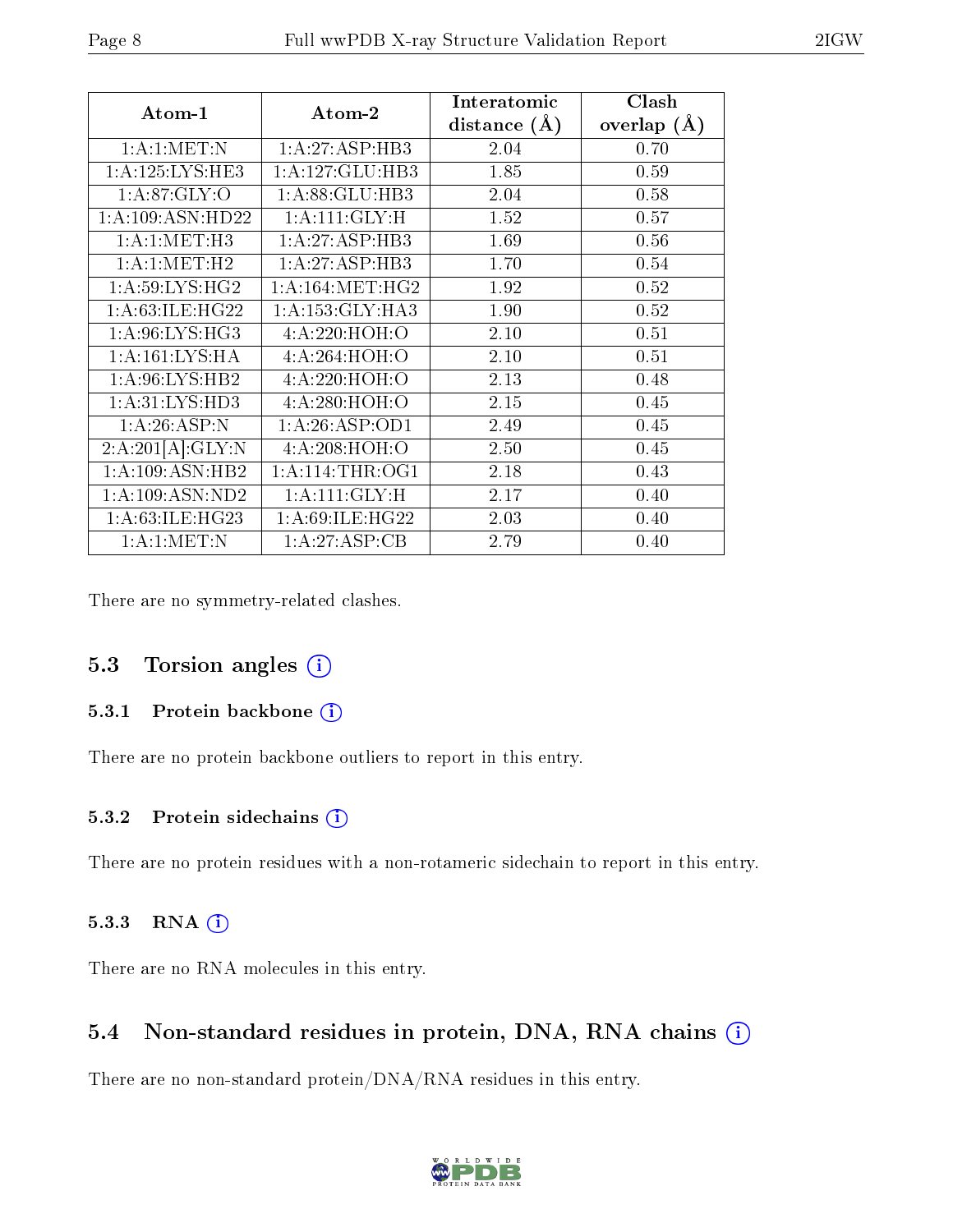### 5.5 Carbohydrates (i)

There are no monosaccharides in this entry.

## 5.6 Ligand geometry  $(i)$

2 ligands are modelled in this entry.

In the following table, the Counts columns list the number of bonds (or angles) for which Mogul statistics could be retrieved, the number of bonds (or angles) that are observed in the model and the number of bonds (or angles) that are defined in the Chemical Component Dictionary. The Link column lists molecule types, if any, to which the group is linked. The Z score for a bond length (or angle) is the number of standard deviations the observed value is removed from the expected value. A bond length (or angle) with  $|Z| > 2$  is considered an outlier worth inspection. RMSZ is the root-mean-square of all Z scores of the bond lengths (or angles).

| Mol |      | Chain |        | Link   | Bond lengths |      |     | Bond angles |      |        |
|-----|------|-------|--------|--------|--------------|------|-----|-------------|------|--------|
|     | Type |       | Res    |        | Jounts .     | RMSZ | # Z | Counts      | RMSZ | # Z    |
|     | GLY  |       | 201[A] |        | 3,3,4        | 0.88 |     | 0.2.4       | 0.00 | $\sim$ |
|     | PRO  |       | 202[A] | ົ<br>↵ | 5,8,8        | 0.55 |     | 6, 10, 10   | 1.05 |        |

In the following table, the Chirals column lists the number of chiral outliers, the number of chiral centers analysed, the number of these observed in the model and the number defined in the Chemical Component Dictionary. Similar counts are reported in the Torsion and Rings columns. '-' means no outliers of that kind were identified.

|            | $\vert$ Mol $\vert$ Type $\vert$ Chain $\vert$ | Res    | $ \text{Link} \text{ Christmas} $ | $\mid$ Torsions $\mid$  | Rings |
|------------|------------------------------------------------|--------|-----------------------------------|-------------------------|-------|
| GLY        |                                                | 201[A] |                                   | 0/0/1/2                 |       |
| <b>PRO</b> |                                                | 202[A] |                                   | $0/0/11/11$   $0/1/1/1$ |       |

There are no bond length outliers.

There are no bond angle outliers.

There are no chirality outliers.

There are no torsion outliers.

There are no ring outliers.

1 monomer is involved in 1 short contact:

|  |            |  | Mol   Chain   Res   Type   Clashes   Symm-Clashes |
|--|------------|--|---------------------------------------------------|
|  | 2011AL GLY |  |                                                   |

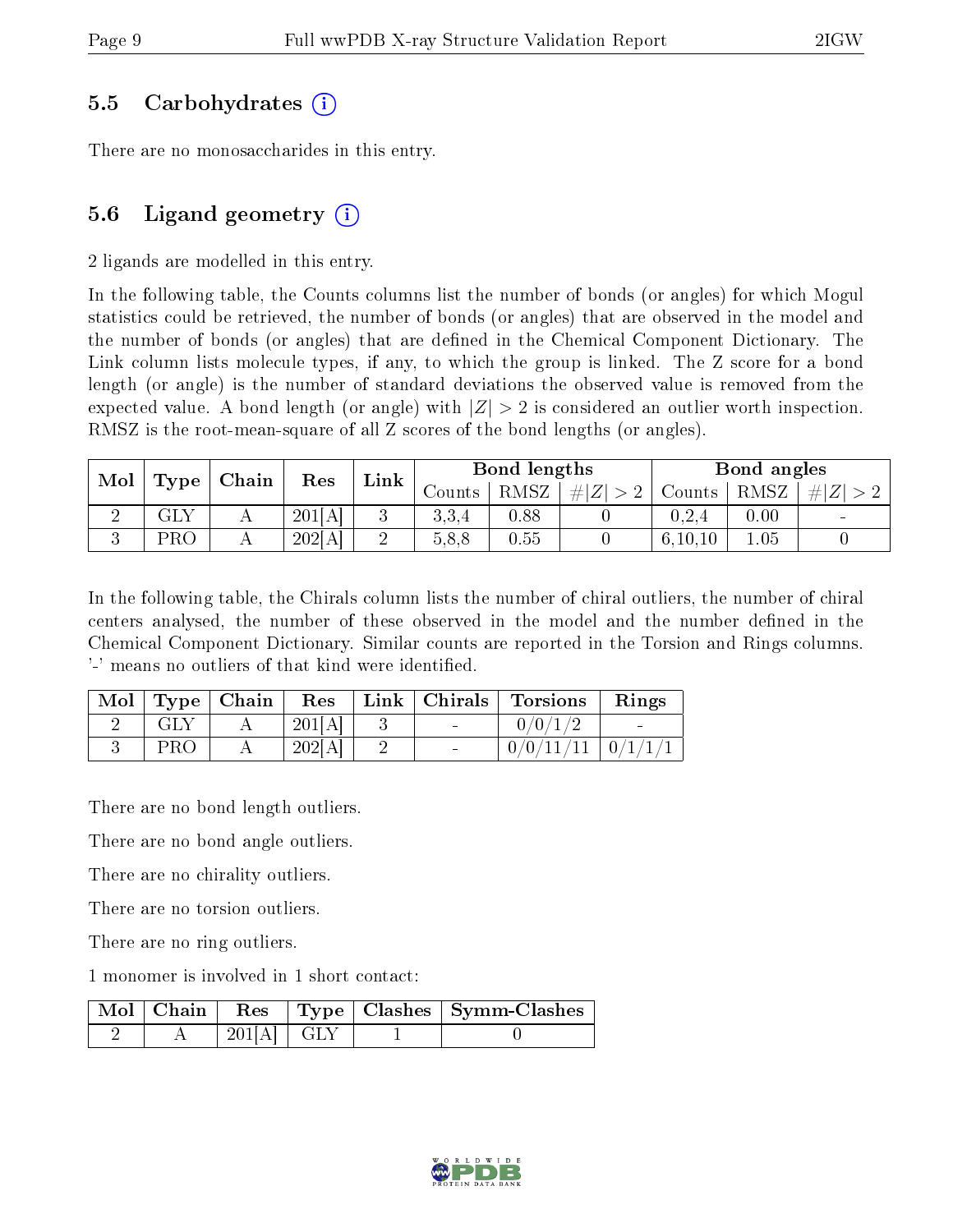# 5.7 [O](https://www.wwpdb.org/validation/2017/XrayValidationReportHelp#nonstandard_residues_and_ligands)ther polymers (i)

There are no such residues in this entry.

# 5.8 Polymer linkage issues (i)

There are no chain breaks in this entry.